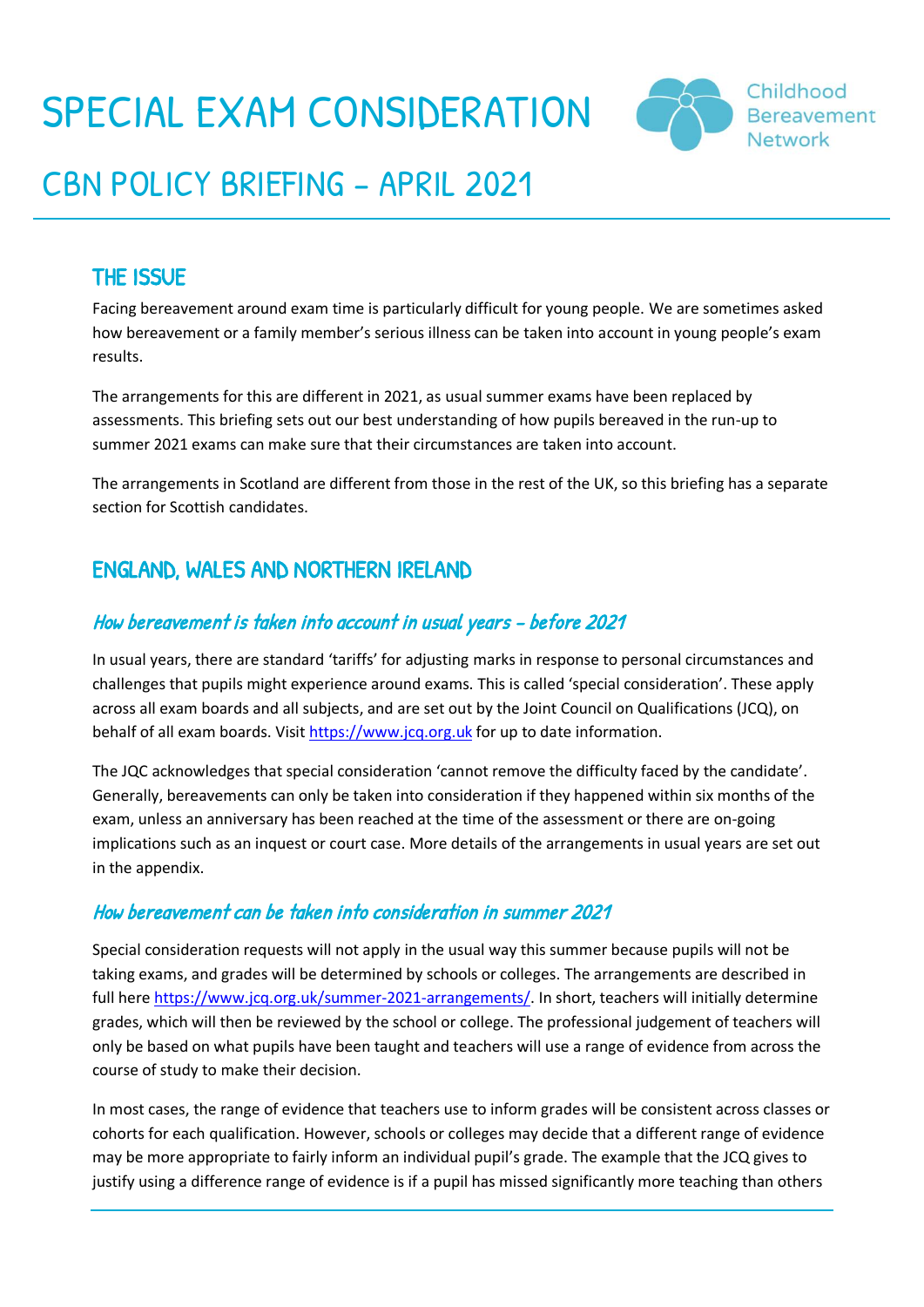in their class, but we think that pupils could also ask for a different range of evidence to be used if they have suffered a significant bereavement during this time.

Teachers will tell pupils which pieces of work will be used as evidence to inform their overall grade. Pupils will have the opportunity to raise any concerns about the evidence being used, for example, if the evidence was affected by personal circumstances, such as bereavement. The teacher will make the final judgement about what evidence is to be included - this is not a negotiation. Teachers will not be able to tell pupils the grade they have submitted to the exam board.

This year, there are two ways in which pupils can ask for a bereavement to be taken into consideration:

- 1. Talking to the school or college before they submit grades to make sure they are aware of the bereavement so they can take it into account
- 2. Appealing a grade if a pupil is unhappy with the way their personal circumstances were given special consideration.

These are set out in more detail below. In either case, the supporting evidence we have given later in the briefing may be helpful in demonstrating the impact of the bereavement.

## 1. Taking your bereavement into account

It is very important to make sure that the teachers who will be grading are aware of the bereavement and how it has affected the pupil as soon as possible. If they do not know about it, they cannot take it into consideration. The JCQ advice to pupils and their parents or carers says:

*If you think that your performance in an assessment has been affected by illness or personal circumstances, you should talk to your school or college about this as soon as possible. It is important that you raise any such instances before your school or college submits your grade. If you have any questions about how your personal circumstances will be taken into account or want to raise anything with your school or college, now is the best time to speak to them. You should not wait until after you get your results*.

If teachers are aware of the bereavement, and it has affected the pupil's performance in an assessment which will be used to determine a grade, they should take this into account and document how they have done so. The guidance to teachers says:

*Centres must be satisfied that the issue or event [e.g. the bereavement] has had, or is reasonably likely to have had, a material effect on a student's ability to demonstrate his or her normal level of attainment in an assessment. Centres must record how they determined the impact of the misfortune.*

## 2. Appealing a grade

Pupils will have a right to appeal if they believe an error has been made in determining their grade, including if they believe that your bereavement has not been taken into account properly.

Appealing is a two stage process. The full process is set out at pages 6-7 of the JCQ Guidance for Students [and Parents on Summer 2021.](https://www.jcq.org.uk/wp-content/uploads/2021/03/JCQ-Guidance-for-Students-and-Parents-on-Summer-2021.pdf)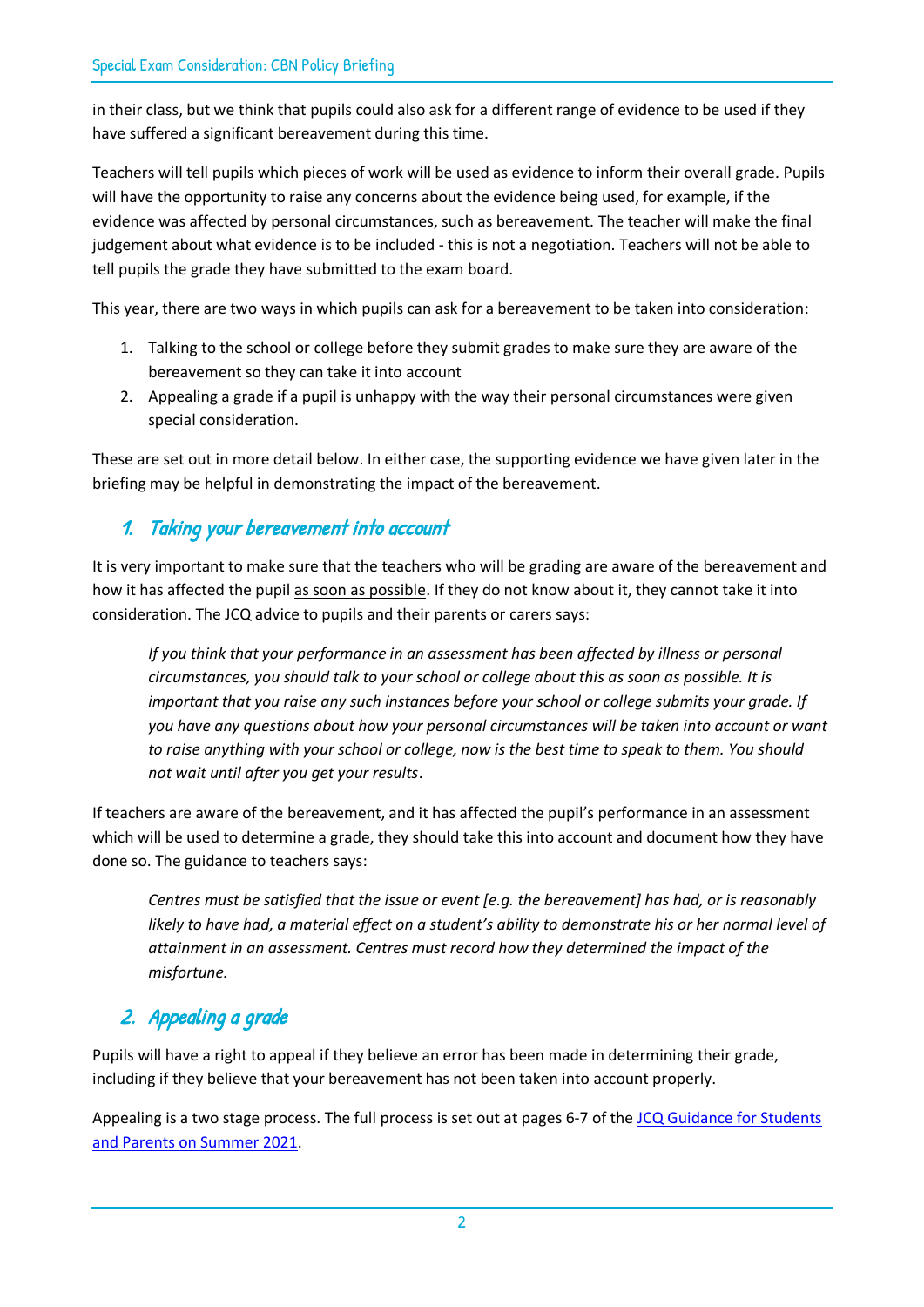#### **Stage 1: centre review**

If a pupil doesn't think they have been issued with the correct grade because their bereavement was not taken into account, they can appeal to their school or college and ask them to review whether they did not apply a procedure correctly, e.g. they did not take account of mitigating circumstances such as illness or bereavement.

To help a pupil decide whether to appeal, they can request that their school or college shares with them (on results day if not before) details of any special circumstances that have been taken into account in determining the grade, e.g. mitigating circumstances such as bereavement. Pupils can also ask their school or college for their Centre policy and for the sources of evidence used to determine the grade.

#### **Stage 2: appeal to the exam board**

If the pupil still doesn't think they have the correct grade after the Centre review is complete, they can ask the school or college to appeal to the exam board. This includes asking them to review whether the school or college did not apply a procedure correctly, e.g. they did not take account of mitigating circumstances such as bereavement.

## **SCOTLAND**

The Scottish Qualifications Authority has set out that National Qualifications in 2021 will be awarded based on provisional results - teachers and lecturers will use their professional judgement of learner evidence to determine provisional results. SQA produced guidance in October 2020 to support schools/colleges with estimates and has information and principles which may help when gathering evidence for provisional results. This outlines that:

*There may be a range of factors that impact on candidates' access to learning. When making judgements on estimates, it is important to bear this in mind, especially …where illness or other personal circumstances might have affected performance, meaning that centres should also review candidate performance in alternative assessments of similar demand when making their judgements. Candidates who experience barriers to learning including those who have caring responsibilities, those who are care experienced, and those who may have further interrupted learning due to illness or disability.* 

*For candidates who have assessment arrangements, or who would have reasonable adjustments, estimates must be based on likely achievement with the reasonable adjustments/assessment arrangements in place. When reviewing assessment evidence, you should reflect on whether appropriate support was in place, or whether the assessment was used as a 'baseline' indicator for future support. It is worth emphasising that these candidates may have been unable to access appropriate levels of support in home learning situations. Some candidates may have their learning supported by peripatetic teachers or support for learning specialists. You may wish to include these staff in estimate discussions.*

SQA are currently consulting on the appeals process for 2020/21 and we will update this briefing when the arrangements are announced. More information is available a[t www.sqa.org.uk.](http://www.sqa.org.uk/)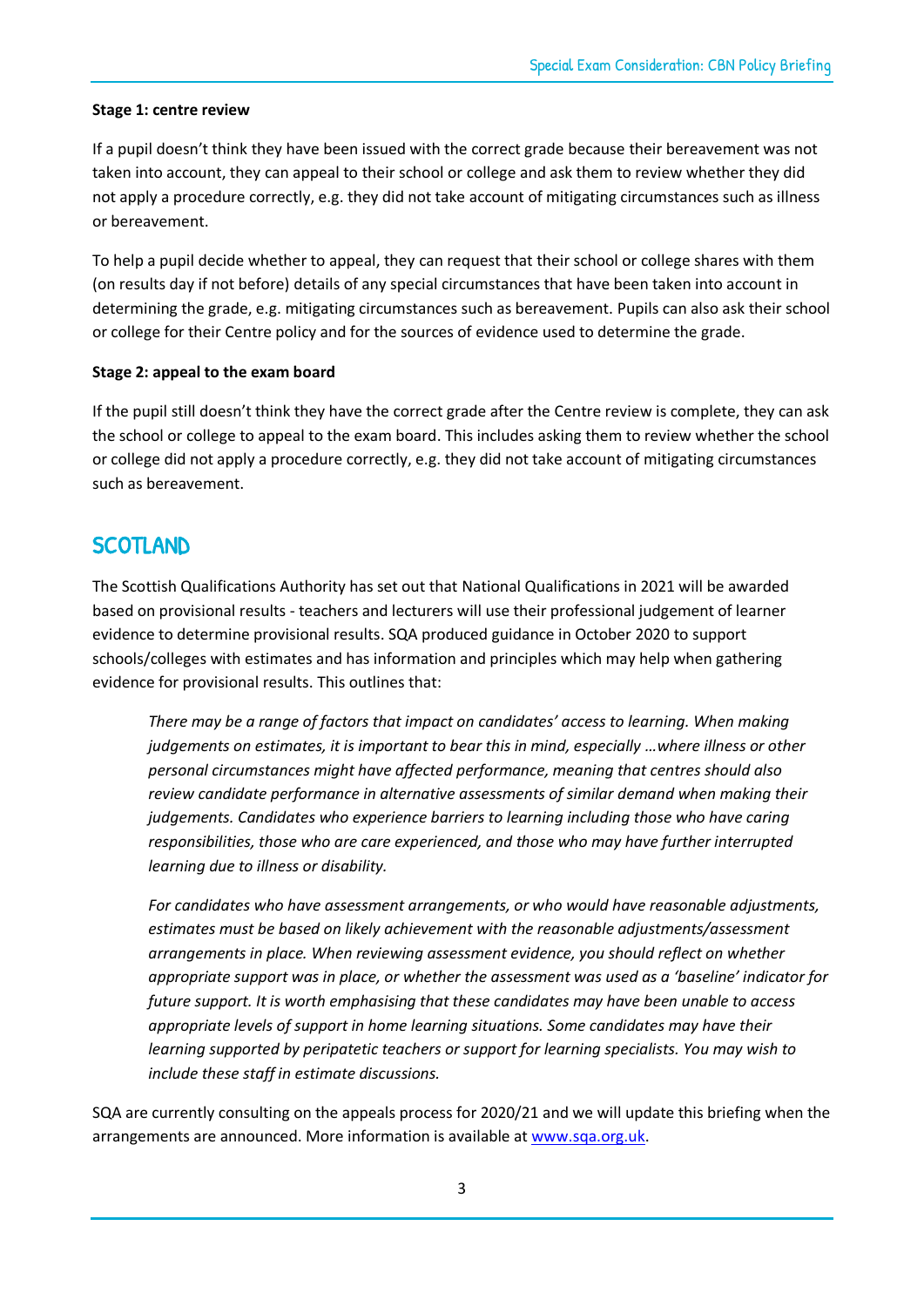## SUPPORTING EVIDENCE

Some of the following evidence may be useful when explaining the impact of a bereavement to teachers.

## How bereavement affects young people – general evidence

Studies with children themselves, their parents/carers and teachers have shown that young people may have difficulty in concentrating and focusing following bereavement, impacting on their studies. This can include young people experiencing intrusive memories while trying to concentrate, particularly when traumatic elements were associated with the death.

- One year after the death of a parent, bereaved children's concentration is significantly lower than that of non-bereaved children (Worden, 1996).
- Abdelnoor and Hollins (2004, UK) found that parentally bereaved young people's GCSE scores were an average of half a grade lower than their non-bereaved peers. Girls bereaved of a sibling scored almost a full grade below their controls.
- After controlling for other factors, the death of a parent by the age of 16 is associated with women failing to gain any sort of qualification (Parsons, 2011, UK).
- Analysis of a nationally representative sample in the US found that, after accounting for demographic characteristics and other traumatic events, experiencing sudden loss of someone very close was associated with lower academic achievement, lower ability to concentrate and learn, less enjoyment of school, lower school belongingness, and lower beliefs that teachers treat youth fairly (Oosterhoff et al, 2018, US).
- A register-based national cohort study found that the death of a parent before the age of 15 was associated with lower grades and school failure. Much of the effect, especially for deaths by external causes, was associated with socioeconomic disadvantage and psychosocial problems in the family (Berg et al, 2014, Sweden).
- Prix and Erola (2017, Finland) looked at the educational trajectories of children whose father had died before they were 16, in a representative sample of 10% of the Finnish population born between 1982 and 1987. On average, even after controlling for other family changes and family resources, they had a higher risk of dropping out of secondary education by age 18 and were less likely to have entered higher education (either a polytechnic or university) by age 23. However, if their surviving mother had high levels of socioeconomic resource, they were not more likely to drop out of secondary school or less likely to enter polytechnic. However, even those with mothers with the highest levels of education, income or social class were somewhat less likely to go to university.
- Using total population data on children born between 1982 and 2000, Høeg and others (2019, Denmark) found that in comparison with non-bereaved people, those who had been bereaved were less likely to finish compulsory school, high school or vocational training, bachelor degree or professional programme and university graduate degree, regardless of the gender of the parent who died, the cause of death or the child's age at the time of death.
- Focus groups with 39 parentally bereaved young people aged 9 to 17 revealed they struggled to reconnect with classmates following the return to school and often feel alone, that schools fail to have guidelines in place for what students are allowed to do if becoming sad in class, and that schools seem to forget their loss as time passes (Lytje 2018).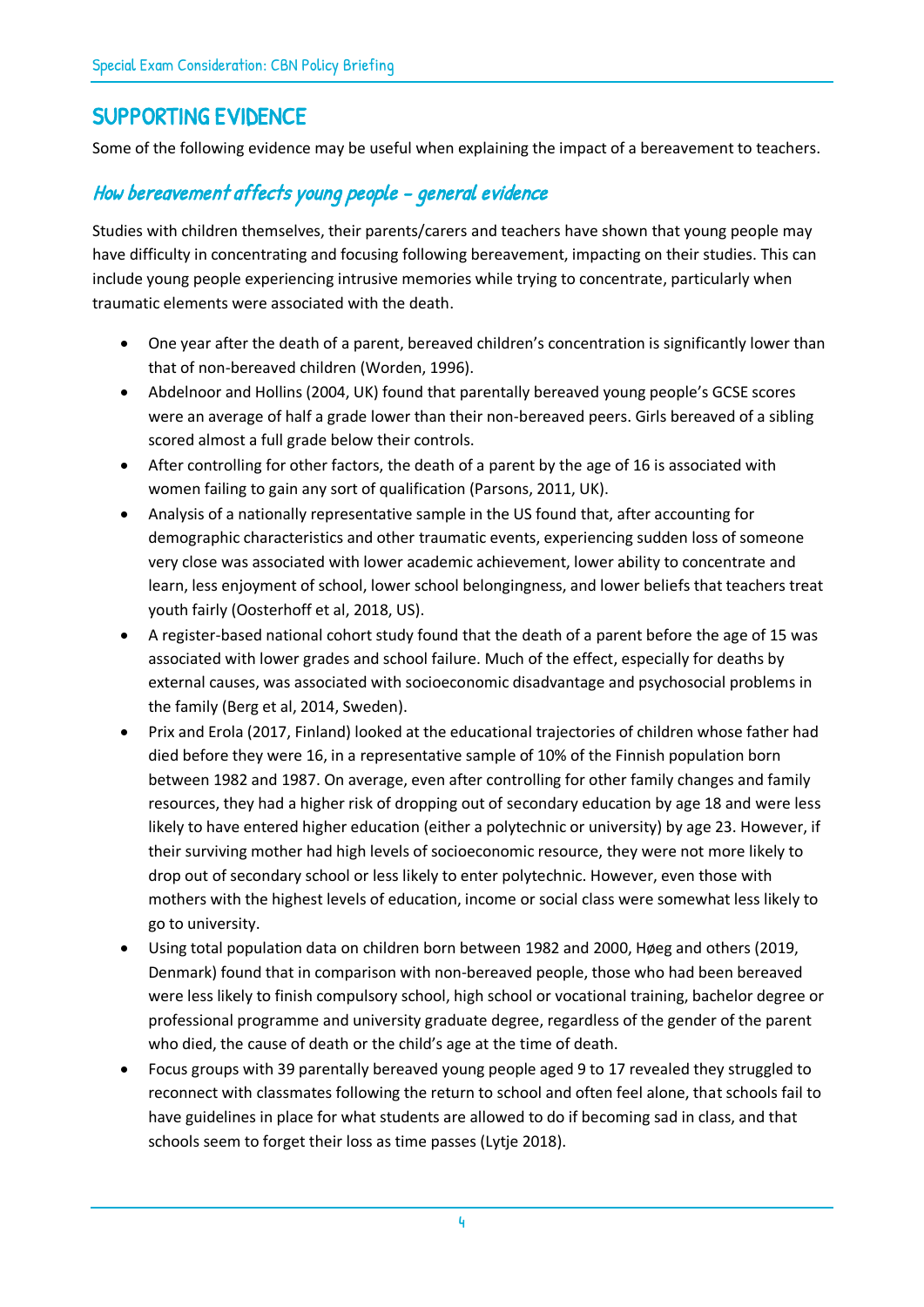• McLaughlin et al (2019) have summarised the evidence on schools' supportive response to bereaved pupils, finding it patchy. Although their policy findings relate to the English education system, the report has relevance for the other UK nations.

## How bereavement has affected young people during the pandemic

Bereavements have been particularly difficult during the pandemic. Increasing number of young people responding to repeated surveys by Young Minds during the pandemic have cited bereavements as a factor impacting on their mental health (Young Minds 2021).

The social distancing measures put in place to stop the spread of COVID-19 has impacted on all bereavements during this time, not solely those caused by the virus itself.

- Almost 80% of managers of voluntary sector bereavement services for children, young people and adults are reporting higher levels of distress than usual among those seeking their support (Penny and Nibloe, 2020).
- Because of restrictions on visiting hospitals and hospices, many young people have been unable to spend time with dying loved ones, and to say goodbye, known to be of benefit to their outcomes in bereavement (Marshall et al, 2020).
- Other young people have been exposed to bereavements in the home, sometimes with distressing symptoms and experiences which may have left them traumatized (UK Trauma Council, forthcoming).
- Many families have experienced serious economic hardship and anxiety during the pandemic. A drop in household income and continued changes in family circumstances are associated with worse outcomes for bereaved children and young people (Lin et al 2004, Worden 1996).
- 94% of families bereaved since March 2020 have faced restricted funerals, often with extremely limited numbers and with households having to sit separately from one other. In some cases, children and young people have been excluded. Some rituals and cultural practices associated with death and bereavement have been unable to go ahead or have been performed by others. This has limited young people's opportunity to say goodbye, be involved and be supported by family, friends and the wider community. Being involved and supported are known to be critical factors affecting young people's bereavement outcomes (Worden, 1996).
- Support from peers and school staff can make a significant difference to young people's experiences of bereavement, and school can provide a source of continuity and relative normality while things at home are changing and challenging. While schools were closed, young people did not have access to this supportive community in the same way. This impacted on schools' awareness of significant bereavements, limiting their ability to respond and offer the support they usually would have been able to do.
- Anxiety about other family members' health and about themselves are very common among bereaved young people. These anxieties have been severely increased for bereaved young people during the pandemic, with very real fears of family members being infected and affected by the virus, multiple infections within families and uncertainty about childcare and other arrangements. There is now much evidence showing the impact of the pandemic on young people's mental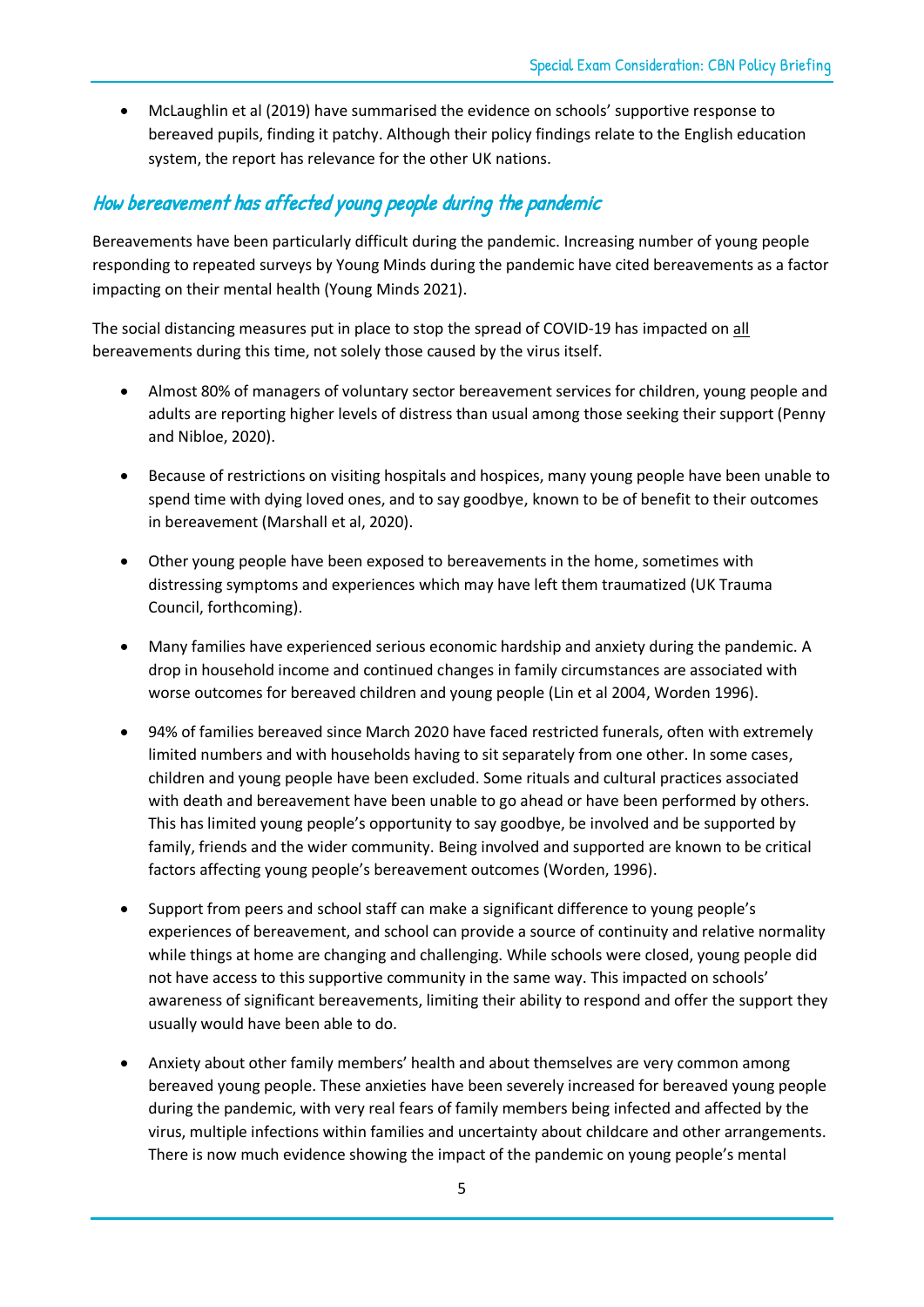health: the impact on those who have experienced bereavement has been particularly acute. 17- 22 year olds with a probable mental disorder were twice as likely to have experienced the serious illness or hospitalization of themselves or someone close to them during the pandemic as those unlikely to have a mental disorder (NHS Digital, 2020) (9.8% vs 4.1%).

- In usual times, many young people are referred to bereavement services via their school or GP. During lockdowns, particularly while schools have been closed, these referral pathways have been severely disrupted, contributing to a drop in referrals noted by many voluntary sector bereavement service managers (Penny and Nibloe 2020). These managers also reflected that many families were so focused on meeting basic needs and coping with home schooling that they did not have capacity to reach out for support.
- Child bereavement services have been severely disrupted by the pandemic, having to move their 1:1 and group support activities online, and facing significant challenges in raising funds to support their work. This has restricted young people's access to the support that would be available to them in usual times (Penny and Nibloe 2020). While some young people find virtual support to be more convenient, in many cases this has prevented them from seeking support or receiving the level of support they felt the needed (Young Minds, 2021).

## WHAT CBN MEMBERS CAN DO

Please make sure that any children and young people whose public examinations might be affected by bereavement know to apply through their school for special consideration. We would be very grateful for any anonymized examples you could tell us of young people who required this special consideration and how it was handled by the school or college. We will treat any such information as confidential but it will help us build up a picture of what is actually happening in this area. Please send this, or any questions, to [cbn@ncb.org.uk](mailto:cbn@ncb.org.uk)

## REFERENCES

Abdelnoor, A. and Hollins, S. (2004) 'The Effect of Childhood Bereavement on Secondary School Performance', Educational Psychology in Practice, 20(1), 44-54.

Health and Social Care Information Centre (2020) *The Mental Health of Children and Young People in England 2020, wave 1 follow up to the 2017 report*[. https://digital.nhs.uk/data-and](https://digital.nhs.uk/data-and-information/publications/statistical/mental-health-of-children-and-young-people-in-england/2020-wave-1-follow-up)[information/publications/statistical/mental-health-of-children-and-young-people-in-england/2020-wave-](https://digital.nhs.uk/data-and-information/publications/statistical/mental-health-of-children-and-young-people-in-england/2020-wave-1-follow-up)[1-follow-up](https://digital.nhs.uk/data-and-information/publications/statistical/mental-health-of-children-and-young-people-in-england/2020-wave-1-follow-up)

Høeg, B, Johansen C, Christensen J, Frederiksen K, Oksbjerg Dalton S, Bøge P, A Dencker, A Dyregrov A, Bidstrup PE, (2019) Does losing a parent early influence the education you obtain? A nationwide cohort study in Denmark, Journal of Public Health, Volume 41, Issue 2, Pages 296–304.

Lin, K. K., Sandler, I. N., Ayers, T. S., Wolchik, S. A. and Luecken, L. J. (2004) 'Resilience in parentally bereaved children and adolescents seeking preventive services.', *J Clin Child Adolesc Psychol*, 33(4), 673- 83.

Lytje, M. (2018). Voices We Forget—Danish Students Experience of Returning to School Following Parental Bereavement. OMEGA Journal of Death and Dying, 78(1), 24–42.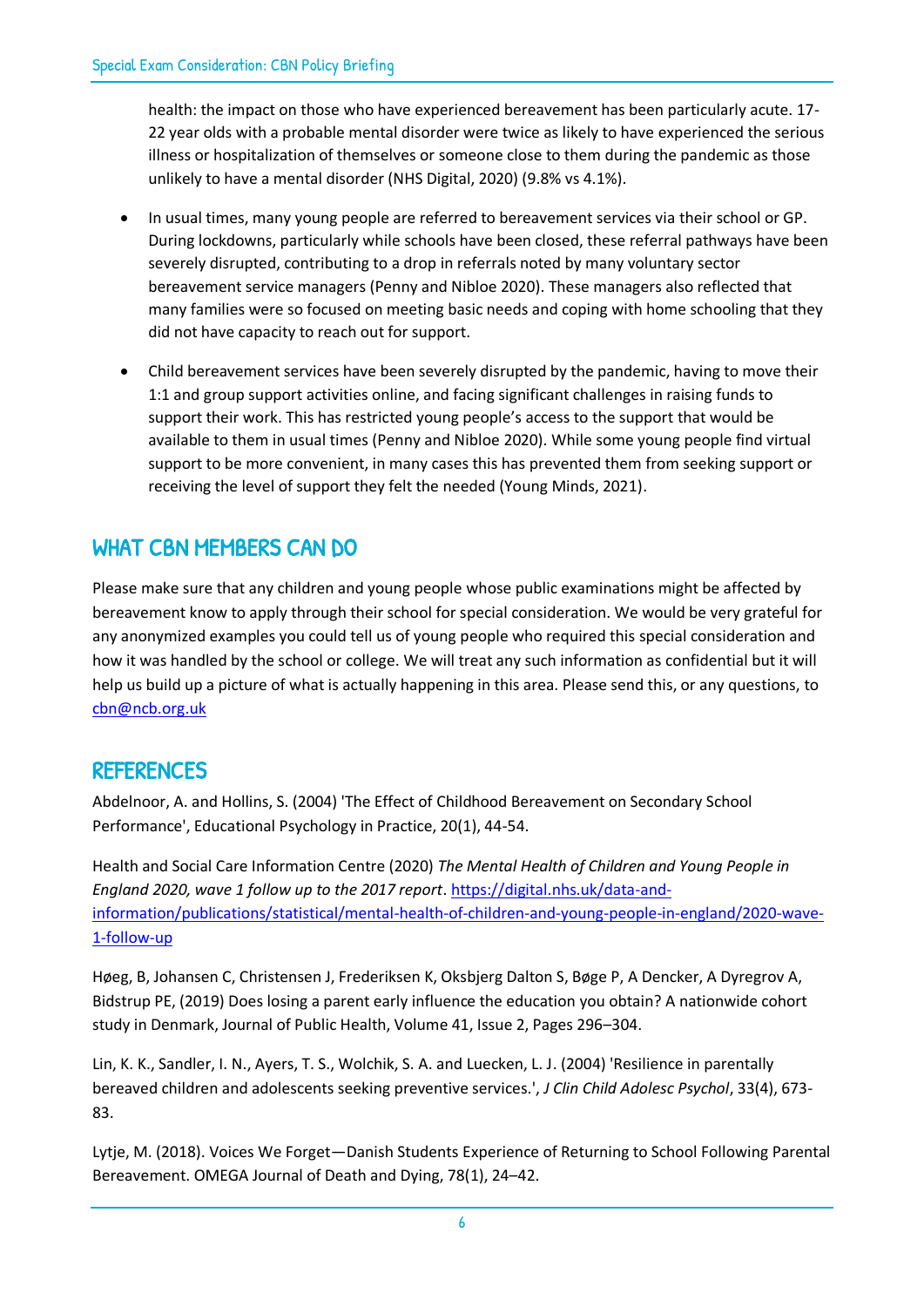McLaughlin C, Lytje M and Holliday C (2019) Consequences of childhood bereavement in the context of the British school system. Cambridge: University of Cambridge Faculty of Education for Winston's Wish. Available at<https://www.winstonswish.org/wp-content/uploads/2019/06/COCB.pdf>

Marshall S et al (2020) 'Children, dying parents and COVID-19. *British Journal of Child Health*. 1, 4 <https://doi.org/10.12968/chhe.2020.1.4.161>

Oosterhoff, B., Kaplow, J. B., & Layne, C. M. (2018). Links between bereavement due to sudden death and academic functioning: Results from a nationally representative sample of adolescents. School Psychology Quarterly, 33(3), 372.

Parsons, S. (2011) Long-term Impact of Childhood Bereavement: preliminary analysis of the 1970 British Cohort Study (BCS70), London: Child Well-being Research Centre.

Penny A and Nibloe R (2020) *Covid-19: the response of voluntary sector bereavement services*. London: National Children's Bureau

Prix, I., Erola, J. (2017) Does death really make us equal? Educational attainment and resource compensation after paternal death in Finland. Social Science Research, 64, 171-183

Selman L et al (2020) Supporting people bereaved during COVID-19: Study Report 1. Available at https://www.covidbereavement.com/reports-and-publications

Worden, W. J. (1996) *Children and Grief: When a Parent Dies*, New York: Guilford Press.

Young Minds (2021) Coronavirus: Impact on young people with mental health needs Survey 4: February 2021 https://youngminds.org.uk/media/4350/coronavirus-report-winter.pdf

Briefing updated April 2021